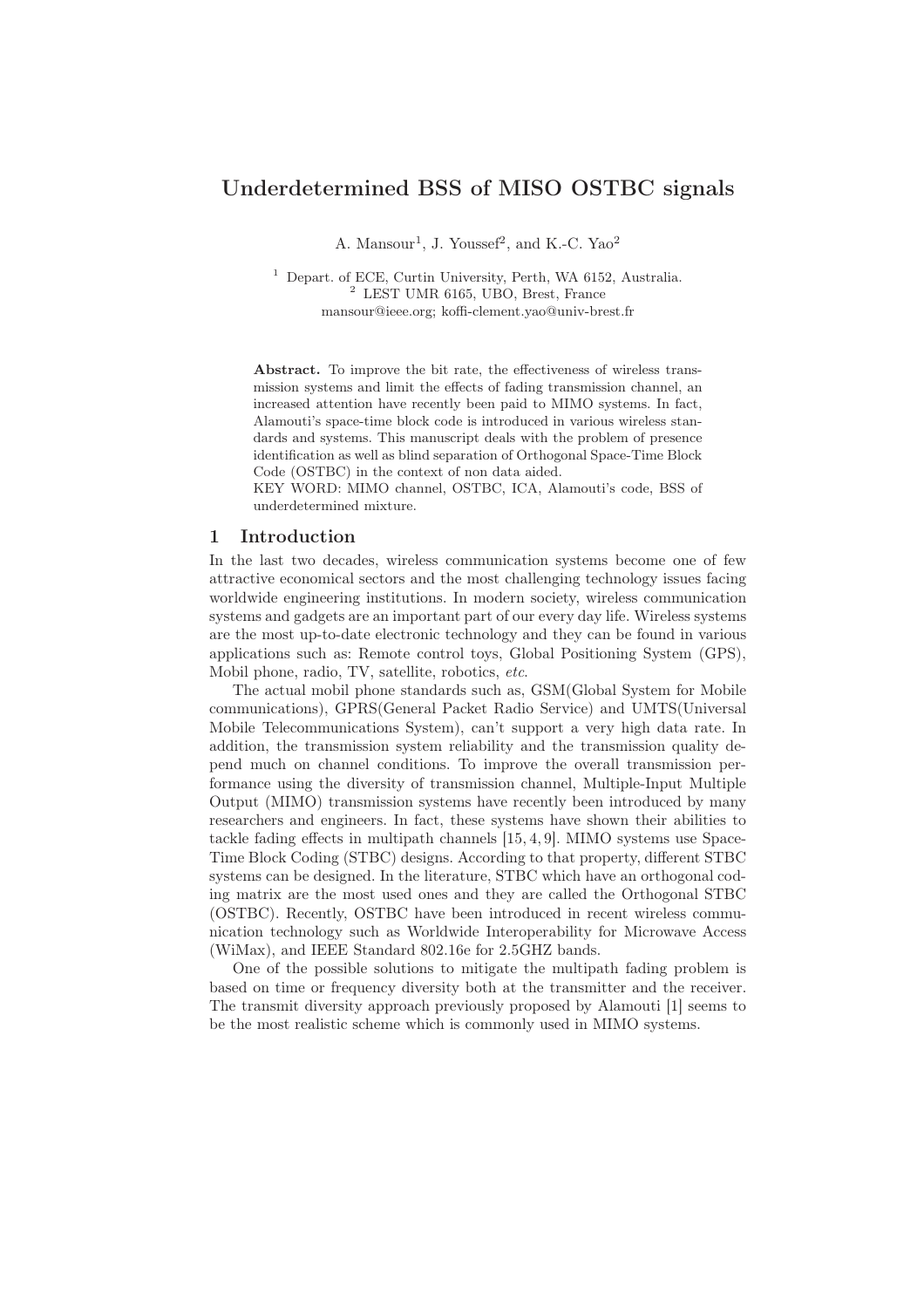When we are dealing with intercepted signals, the facing problems become more channelling. This scenario is required in various applications such as: Control of civilian authorities over the radio-band frequency, the control of communication quality, warfare, design of universal receiver, etc. For divers reasons, this subject is not well reported in the literature [2, 11]. In this manuscript, the identification and the separation of OSTBC MIMO transmitted signals, in non data aided context, are addressed.

#### 2 Mathematical Model & background

In this manuscript, the two widely used OSTBC codes are considered:

– Alamouti's code is an OSTBC2 (i.e.  $n_T = 2$ ). Recently, this code has been introduced in many wireless communication standards and systems [16] (WiFi, IEEE 802.11n, 4G, etc). Alamouti's code can be implemented using the following coding matrix: Time

$$
\mathbf{C} = \begin{bmatrix} \overrightarrow{s_1 - s_2^*} \\ \overrightarrow{s_2} & \overrightarrow{s_1^*} \end{bmatrix} \leftrightarrow A_1
$$
 (1)

– When  $n_T = 3$ , the orthogonal space-time block code is denoted by OSTBC3. Various OSTBC3 can be found in the literature [16]. In our study, one of the most efficient code is considered (i.e. it has the maximum ratio of symbol number  $N_s = 3$  to the transmission period  $L = 4$ :

$$
\mathbf{C} = \begin{bmatrix} Time \\ s_1 & 0 & s_2 - s_3 \\ 0 & s_1 & s_3^* & s_2^* \\ -s_2^* - s_3 & s_1^* & 0 \end{bmatrix} \stackrel{\leftrightarrow}{\leftrightarrow} A_1
$$
 (2)

Let us denote by  $\mathbf{x}(t)$ , a  $n_R \times 1$  complex vector, the signals received by an antenna array and by  $\mathbf{s} = (s_i(t))$  the signals emitted by  $n_T$  transmitter antennas. The relationship among the received signals and the emitted signals can be represented by the following equation:

$$
x_i(t) = \sum_{j=1}^{n_T} h_{ij}(t, \tau) \otimes s_j(t) + b_i(t)
$$
 (3)

Here  $\otimes$  stands for the convolutive product,  $h_{ij}$  denotes the channel impulsive response between the ith emitter and the jth transmitter, and  $\mathbf{b} = (b_i(t))$  represents the noise vector. Hereinafter, many realistic assumptions are made:

- The transmitted signals are mutually independent signals.
- The noises and the signals are independent of each other.
- The noise  $\mathbf{b} = (b_i(t))$  is a zero-mean complex additive white gaussian noise.
- The channel parameters are unknown. However in many wireless applications, the channel can be considered as a quasi-stationary flat fading channel. In this case, one can neglect the Inter-symbol interference (ISI) and simplify the previous model (3) as following [4]:

$$
x_i = \sum_{j=1}^{n_T} h_{ij} s_i + b_i \Longrightarrow \mathbf{x} = \mathbf{Hs} + \mathbf{b}
$$
 (4)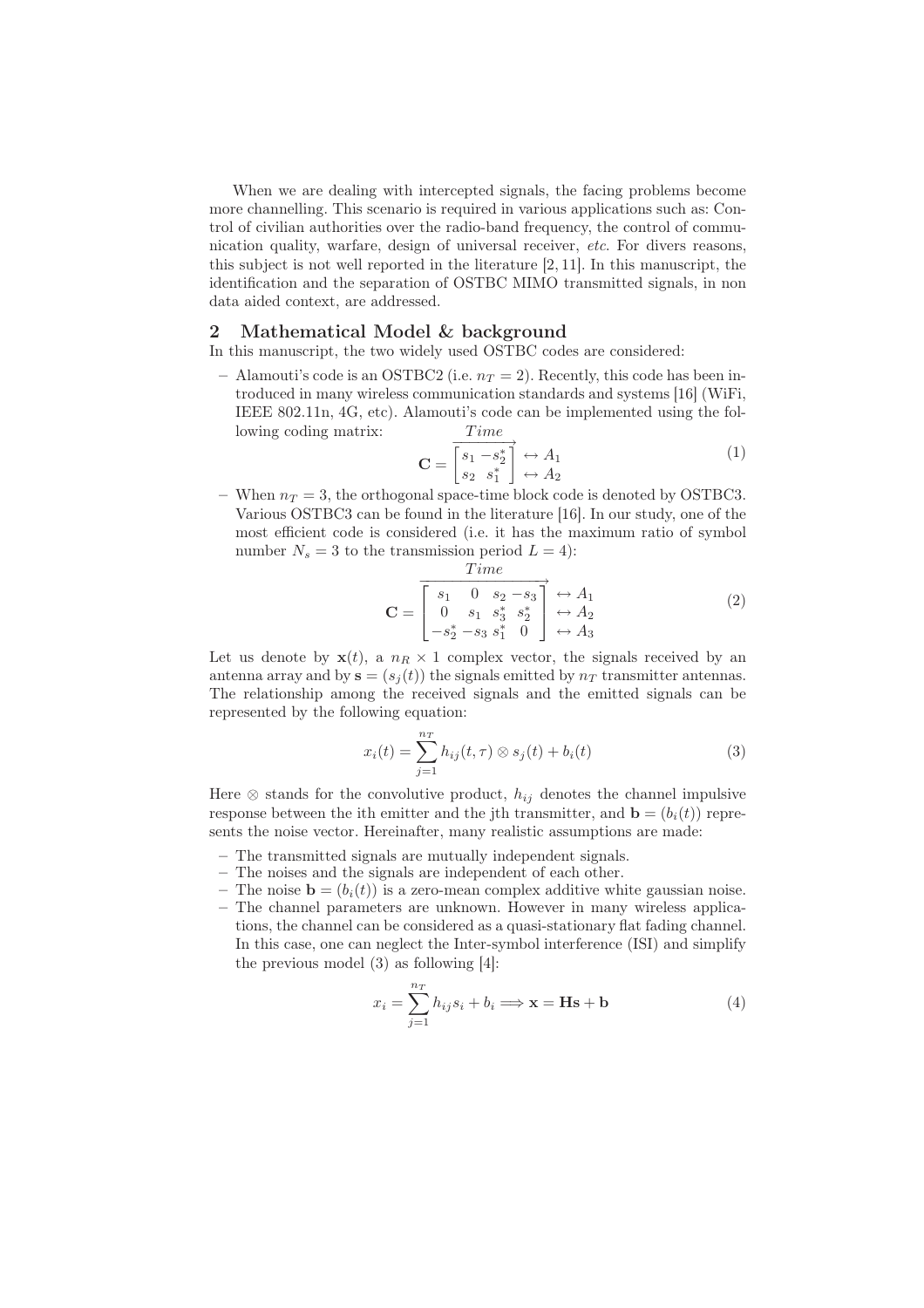- The receiver number  $n_R$  can be higher or lower than the emitter number  $n_S$ .
- The Symbol Rate (SR) and Carrier Wave Frequency (CWF) are unknown but they can be estimated [5, 12]. This subject is beyond the scope of this manuscript, for further details please see [5, 12] and their references.
- Using the previous assumption, the received signals can be over-sampled, that means the number of samples per symbol is greater than one. In addition a Carrier Frequency estimation error  $\Delta f_0$  is introduced in our simulations.
- The emitted and received signals are not synchronize and a random demodulation phase  $\phi \in [0, 2\pi]$  is considered.
- An asynchronous reception scheme is assumed. In this case, the sampling process is not necessarily synchronize with the symbol sequence.

## 3 Presence detection of OSTBC signals

The main idea of this manuscript consists in blindly separating OSTBC signals. In order to reach our goal, the OSTBC coding matrices are taken into consideration, this point is addressed in the next section. The latest statement means that a prior information about the transmitted OSTBC signals should be available. The priori information can be considered as a strong assumption. In order to relax that assumption, we briefly describe her our new and simple approach to detect the presence of an OSTBC in the mixed and observed signals.

In order to clarify the main idea, we assume that at most one Alamouticoded signal could be transmitted. The proposed approach can be generalized to deal with similar OSTBC signals. For non-noisy Alamouti-coded signal the eigenvectors of the observed signal covariance matrix  $\mathbf{R}_{N\times N} = \mathbf{X}\mathbf{X}^{\mathbf{H}} = \mathbf{U}\boldsymbol{\Delta}\mathbf{U}^{H}$ are given by the following relationship, see [14]:

$$
\mathbf{u}_1 = \mathcal{X}(\mathbf{s}_{(1)}, \mathbf{s}_{(2)}) = (a\mathbf{s}_{(1)} + b e^{-j\theta} \mathbf{s}_{(2)}) e^{i\psi_1} / \sqrt{\lambda_1}
$$
(5)

$$
\mathbf{u}_2 = \mathcal{Y}(\mathbf{s}_{(1)}, \mathbf{s}_{(2)}) = (b\mathbf{s}_{(1)} - a e^{-j\theta} \mathbf{s}_{(2)}) e^{i\psi_2} / \sqrt{\lambda_2}
$$
(6)

where  $\mathbf{s}_{(1)} = [s_1 - s_2^* \cdots s_{N-1} s_N^*]$  and  $\mathbf{s}_{(2)} = [s_2 s_1^* \cdots s_N s_{N-1}^*]$  stand for the vectors of the transmitted symbols, a, b,  $\theta$ ,  $\psi_1$  and  $\psi_2$  could be any number satisfying the following constraint  $a^2 + b^2 = 1$ .



Fig. 1. The cross-correlation of an Alamouti's sequence using 3 samples/symbole, synchronization error ( $\tau = 3$ ). The maximum cross correlation value is only obtained when the two sequence are synchronized. Here,  $\mathcal{X}_k^{mn} = \mathcal{X}(s_m, s_n), \mathcal{X}_k^{nm} = \mathcal{X}(-s_n^*, s_m^*),$  $\mathcal{Y}_k^{mn} = \mathcal{Y}(s_m, s_n), \, \mathcal{Y}_k^{nm} = \mathcal{Y}(-s_n^*, s_m^*)$  and  $m < n$ .

Fig. 1 shows the main scheme of our approachin which a modified crosscorrelation matrix of the shifted eigenvectors is used:

$$
\Gamma_{\tau} = \frac{1}{N} \sum_{i=0}^{\left[\frac{N}{2\tau}\right]-1} \sum_{k=0}^{\tau-1} \mathcal{X}_{2i\tau+k} \mathcal{Y}_{2i\tau+\tau+k} + \mathcal{Y}_{2i\tau+k} \mathcal{X}_{2i\tau+\tau+k}
$$
(7)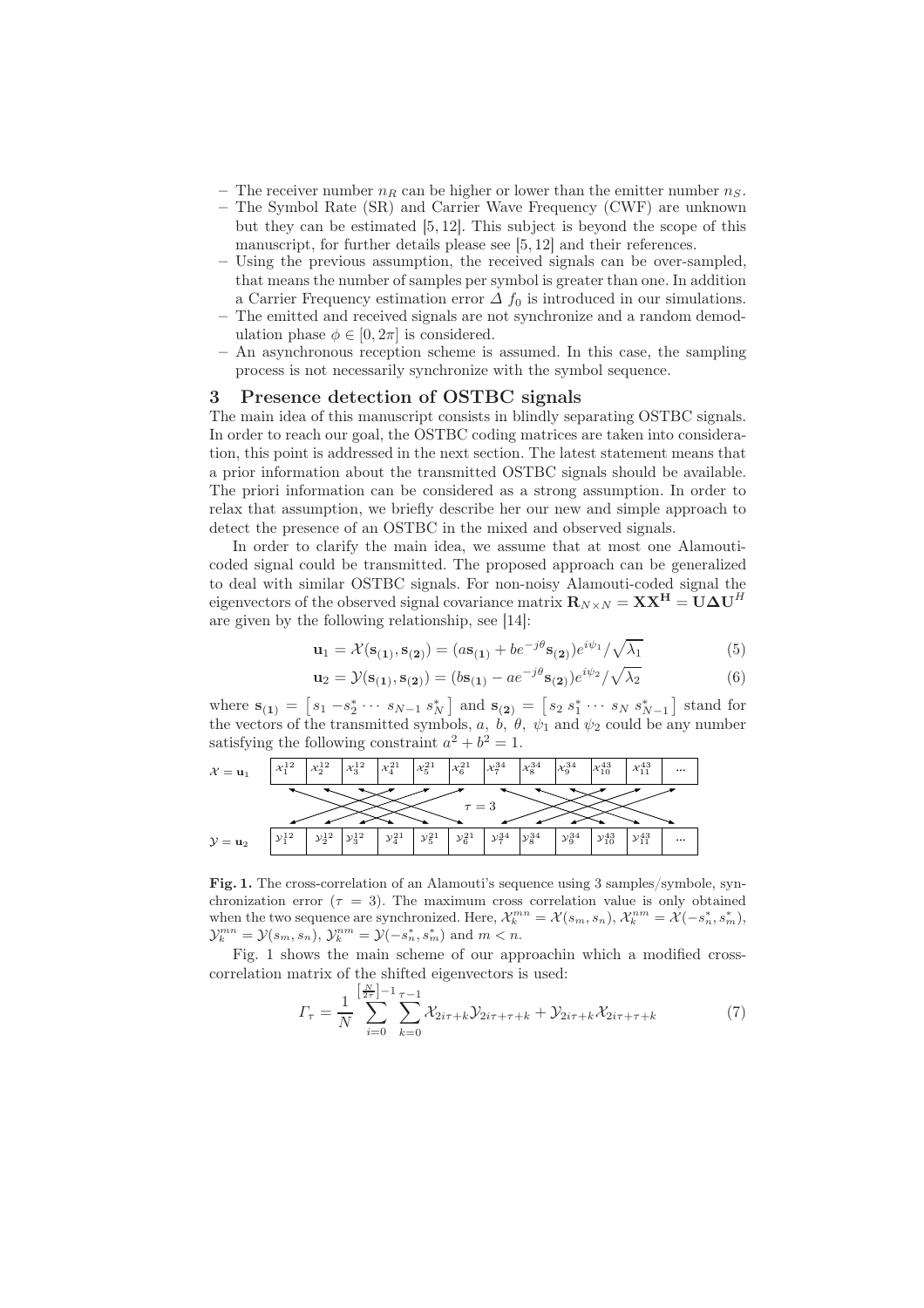where  $\left[\frac{N}{2\tau}\right]$  is the integer part of  $\frac{N}{2\tau}$ . Using the previous definition, the crosscorrelation is obviously a function of the selected delay between the two vectors,  $\tau$  and the synchronization error represents by  $i = t_0 \dots \left[\frac{N}{2\tau}\right] - 1$ , i.e. the number of missed samples. This 3D function is shown in Fig. 2. The maxima obtained in that function stand for the symbol sequence beginnings. In this case, the crosscorrelation function can be used to reduce the synchronization problem as well as to estimate the over-sampling ratio. Using that figure, it can be shown that:

- Two consecutive maximum are separate by 8 samples. One can conclude that the over-sampling ratio is 4 (i.e. 4 samples/symbol).
- The first maximum in Fig. 2 occurs at 5, that means we missed the beginning of the symbol sequence by 5 samples.



Fig. 2. Eigenvectors cross-correlation modified matrix defined by equation (7).

4 BSS of an underdetermined mixture of OSTBC signals In this section, the separation of underdetermined mixtures of OSTBC signals is addressed. The separation is achieved using the Multi-User Kurtosis (MUK) algorithm and the specific structure of OSTBC coding matrices.

In [8], proposed a BSS algorithm called Multi-User Kurtosis (MUK). MUK achieve the separation by maximizing a contrast function based on the kurtosis. Since the ninetieth of the last century, similar contrast functions have been proposed separately by divers authors [17, 3], further details can be founded in [6]. Similar to the previous algorithms, MUK consists of two major steps:

- Orthogonalization and Whiteness.
- Separation achieved by estimating a rotation matrix that maximize the proposed contrast function.

In [8], the orthogonalization process is done using Gram-Schmidt algorithm. By taken into consideration the structure of the OSTBC signals, the orthogonalization procedure can be improved. In our simulations at any iteration, the most modified weight vector is considered and used to establish the weight orthogonal matrix. In the following, the modified MUK algorithm is considered. Fig. 3 shows the effectiveness of the modified version. The comparison shown in the previous figure is obtained by averaging 10000 randomly initialized separations of an Alamouti's coded signals using only one observed signal. As it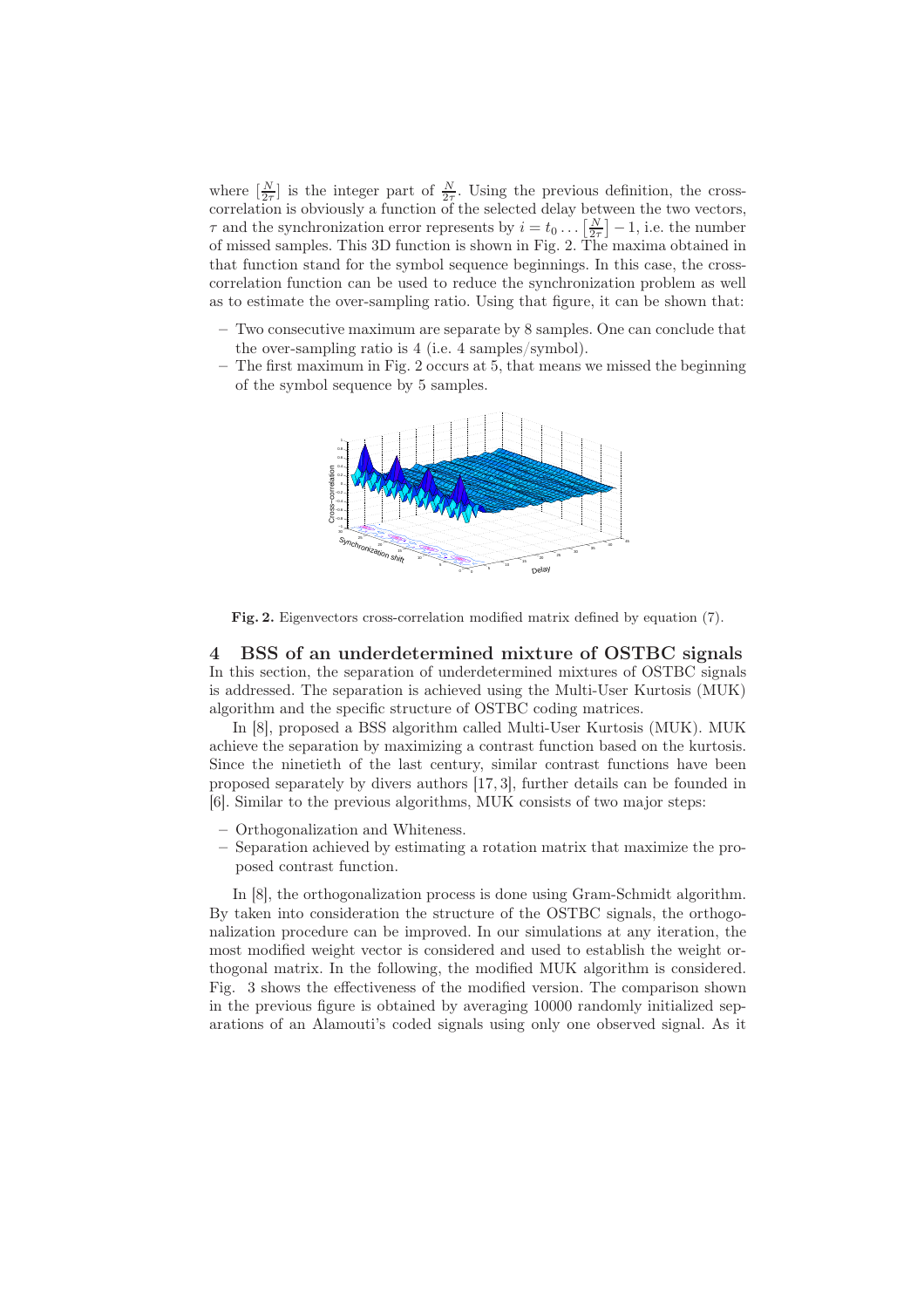

Fig. 3. Comparison between the original and the modified version of MUK.

was mentioned before only two interesting OSTBC signals are studied in this manuscript. The actual study can be straightforward generalized to consider various OSTBC signals. Hereinafter, the transmission channel is assumed to be a Multiple-Input-Single-Output channel (MISO).

#### 4.1 Extraction of an Alamouti's coded signal

To transmit an Alamouti's coded signal, two transmission antennas are needed. In the case of noise free channel, the output of the MISO transmission channel is given by the following relationship:  $\Gamma$  $h_1$   $\varepsilon_1 + h_2$ so  $\overline{1}^T$ 

$$
\mathbf{x} = \begin{bmatrix} h_1 & h_2 \end{bmatrix} \begin{bmatrix} s_1 & -s_2^* & s_3 & -s_4^* & \dots & s_{2N-1} & s_{2N}^* \\ s_2 & s_1^* & s_4 & s_3^* & \dots & s_{2N} & s_{2N-1}^* \end{bmatrix} = \begin{bmatrix} h_1 s_1 + h_2 s_2 \\ -h_1 s_2^* + h_2 s_1^* \\ \vdots \\ h_1 s_{2N} + h_2 s_{2N-1} \\ -h_1 s_{2N}^* + h_2 s_{2N-1}^* \end{bmatrix}
$$

Using the odd and the even components, the observed vector  $x$  can be split into the following two vectors:

$$
\mathbf{x}' = \begin{bmatrix} x_1 & x_3 & \dots & x_{2N-1} \\ x_2^* & x_4^* & \dots & x_{2N}^* \end{bmatrix} = \begin{bmatrix} h_1 & h_2 \\ h_2^* & -h_1^* \end{bmatrix} \begin{bmatrix} s_1 & s_3 & \dots & s_{2N-1} \\ s_2 & s_4 & \dots & s_{2N} \end{bmatrix}
$$
 (8)

Without loss of generality, one can assume that the transmitted symbols are Independent and Identically Distributed (iid) [13]. It is obvious that the previous transmission model is similar to an instantaneous complex mixture model.

Many simulations were conducted. Our experimental results shows the effectiveness of the new separation scheme. Fig. 4 shows the separation of a QAM16 transmitted signal using an Alamouti's coding matrix.

### 4.2 Extraction of an OSTBC3 signal

The previous separation scheme can be easily modified to take into consideration another OSTBC coding matrix. In fact, let us consider an OSTBC signal generated using the coding matrix of equation (2). The main key of our separation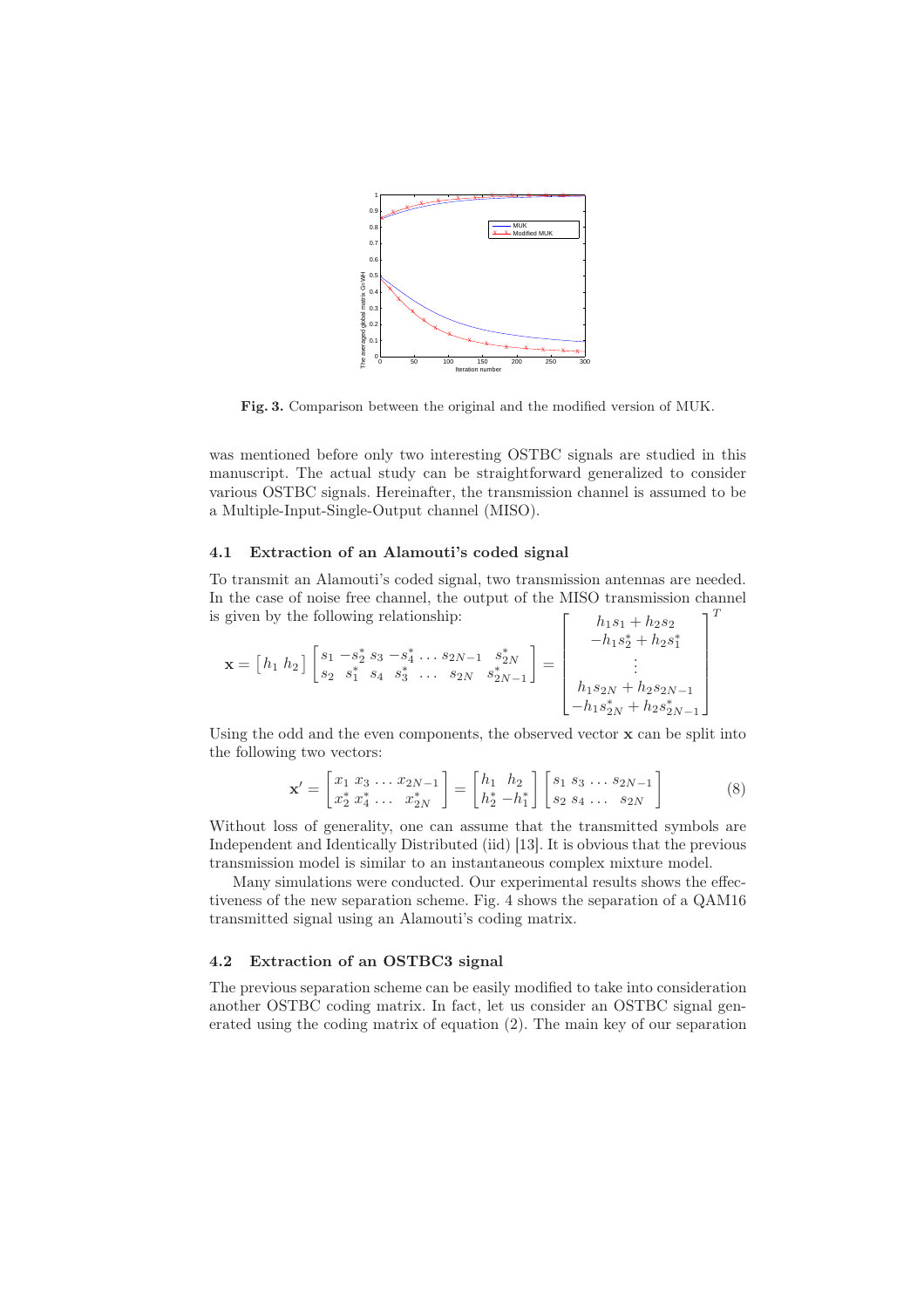

Fig. 4. Extraction of an Alamouti's QAM-16 coded signals using one receiver.

scheme is to find the MISO channel and the Equivalent Virtual Instantaneous mixture (EVI). Using equation (2), one can easily prove that observed signal of a MISO channel should satisfy the following relationship:

$$
\mathbf{x} = \begin{bmatrix} h_1 & h_2 & h_3 \end{bmatrix} \begin{bmatrix} s_1 & 0 & s_2 - s_3 \dots s_{3N-2} & 0 & s_{3N-1} - s_{3N} \\ 0 & s_1^* & s_3^* & s_2^* & \dots & 0 & s_{3N-2} & s_{3N}^* & s_{3N-1}^* \\ -s_2^* - s_3 & s_1^* & 0 & \dots -s_{3N-1}^* - s_{3N} & s_{3N-2}^* & 0 \end{bmatrix}
$$

$$
\mathbf{x}^T = \begin{bmatrix} x_1 \\ x_2 \\ x_3 \\ x_4 \\ x_5 \\ \vdots \\ x_{4M-3} \\ x_{4M-2} \\ x_{4M-1} \\ x_{4M} \end{bmatrix} = \begin{bmatrix} h_1s_1 - h_3s_2^* & 0 & h_1s_1 - h_2s_3^* & h_2s_3^* \\ h_2s_1 + h_3s_3^* & 0 & h_2s_2^* \\ h_1s_2 + h_2s_3^* + h_3s_3^* & 0 & h_2s_{3N-1} \\ \vdots & \vdots & \vdots & \vdots \\ h_1s_{3N-2} + h_3s_{3N-1} \\ h_2s_{3N-2} + h_3s_{3N-2} \\ h_1s_{3N-1} + h_2s_{3N}^* + h_3s_{3N-2}^* \end{bmatrix}
$$

In this case, the observed vector should be divided into four sub-vectors using a cyclic selection of its components:

$$
\begin{bmatrix} \mathbf{x}_{(1)} \\ \mathbf{x}_{(2)} \\ \mathbf{x}_{(3)}^* \\ \mathbf{x}_{(4)} \end{bmatrix} = \begin{bmatrix} x_1 & x_5 & \dots & x_{4M-3} \\ x_2 & x_6 & \dots & x_{4M-2} \\ x_3^* & x_7^* & \dots & x_{4M-1}^* \\ x_4 & x_8 & \dots & x_{4M} \end{bmatrix} = \begin{bmatrix} h_1 & -h_3 & 0 \\ h_2 & 0 & -h_3 \\ h_3^* & h_1^* & h_2^* \\ 0 & h_2 & -h_1 \end{bmatrix} \begin{bmatrix} s_1 & s_4 & \dots & s_{3N-2} \\ s_2^* & s_5^* & \dots & s_{3N-1}^* \\ s_3 & s_6 & \dots & s_{3N} \end{bmatrix} = \mathbf{HS}
$$

Using the result of the previous section, one can make the sampling ratio  $\rho = 1$ sample/symbol. If the transmitted symbol are iid, then the previous model is an EVI model. The separation is done using the modified version of MUK. Fig. 5 shows the separation result of a PSK4 modulated using OSTBC3. In order to conduct that simulation, 2000 symbols, 4 transmission antennas and one receiver are used. We should mention here, that the previous separation scheme can still be applied to extract an OSTBC from a mixed modulated signals when its baud rate is higher or lower than the other ones. The extraction of other signals can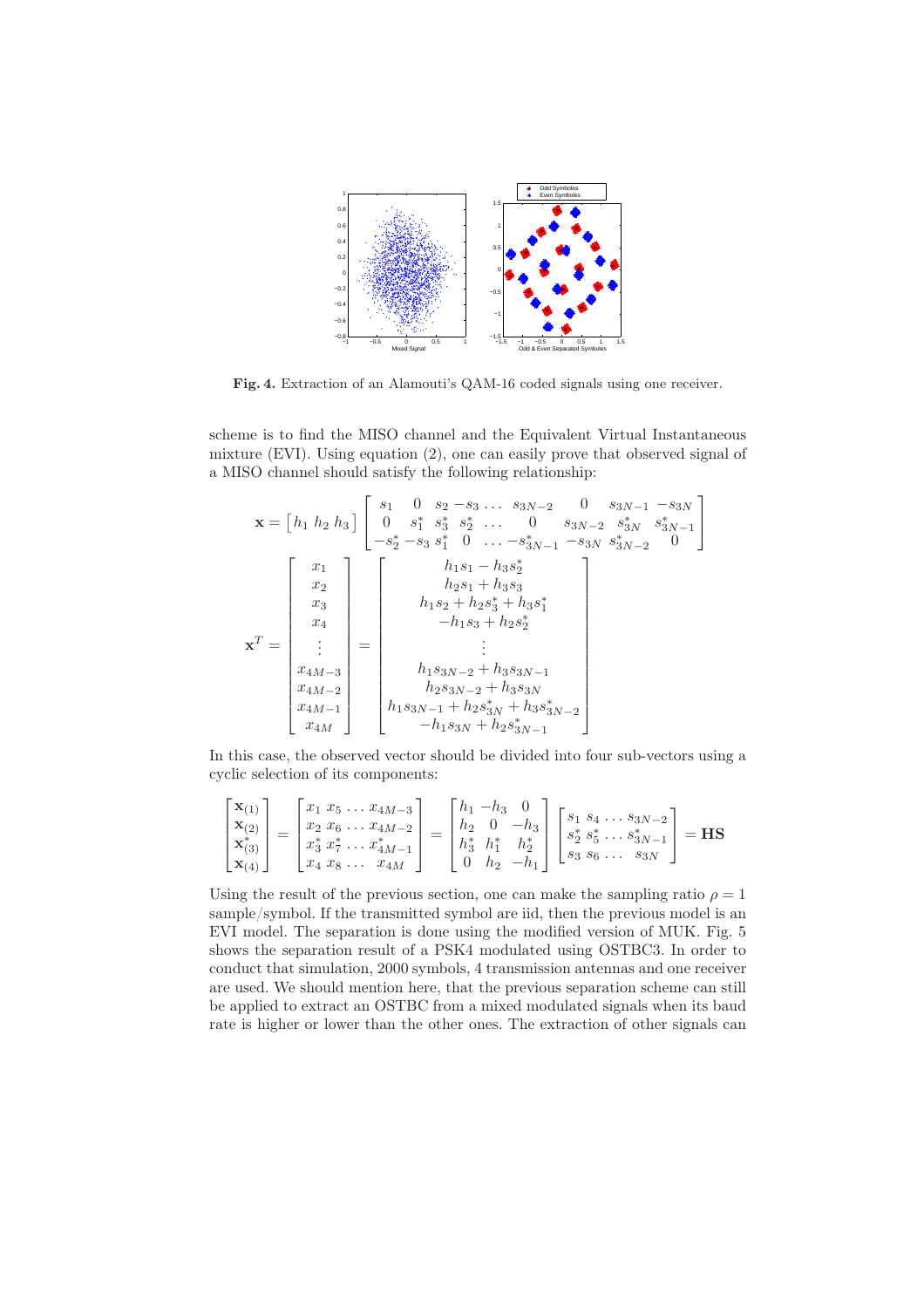

Fig. 5. Extraction of PSK4 symbols transmitted using an OSTBC3

be conducted using a deflation approach. With a high signal to noise ratio, good experimental results are obtained. Due to the lack of space, the details of this part of study is omitted. These points will be the goal of our future studies.

## 5 Conclusion

In this manuscript, the identification, some features extraction and the information retrieval of an OSTBC signals are addressed. In fact, under realistic assumptions, we firstly propose an identification approach based on the crosscorrelation of covariance matrix eigenvalues. In addition, a modified version of Multi-User Kurtosis (MUK) is proposed. Finally, an OSTBC extraction scheme is proposed. The new scheme use the structure of the OSTBC coding matrix and the modified version of MUK.

## References

- 1. S. Alamouti, "A simple transmit diversity technique for wireless communication," IEEE Journal on Selected Areas in Communications, vol. 16, no. 8, pp. 1451 – 1458, October 1998.
- 2. E. E. Azzouz and A. K. Nandi, Automatic modulation recognition of communication signals. Kluwer Academic Publishers, 1996.